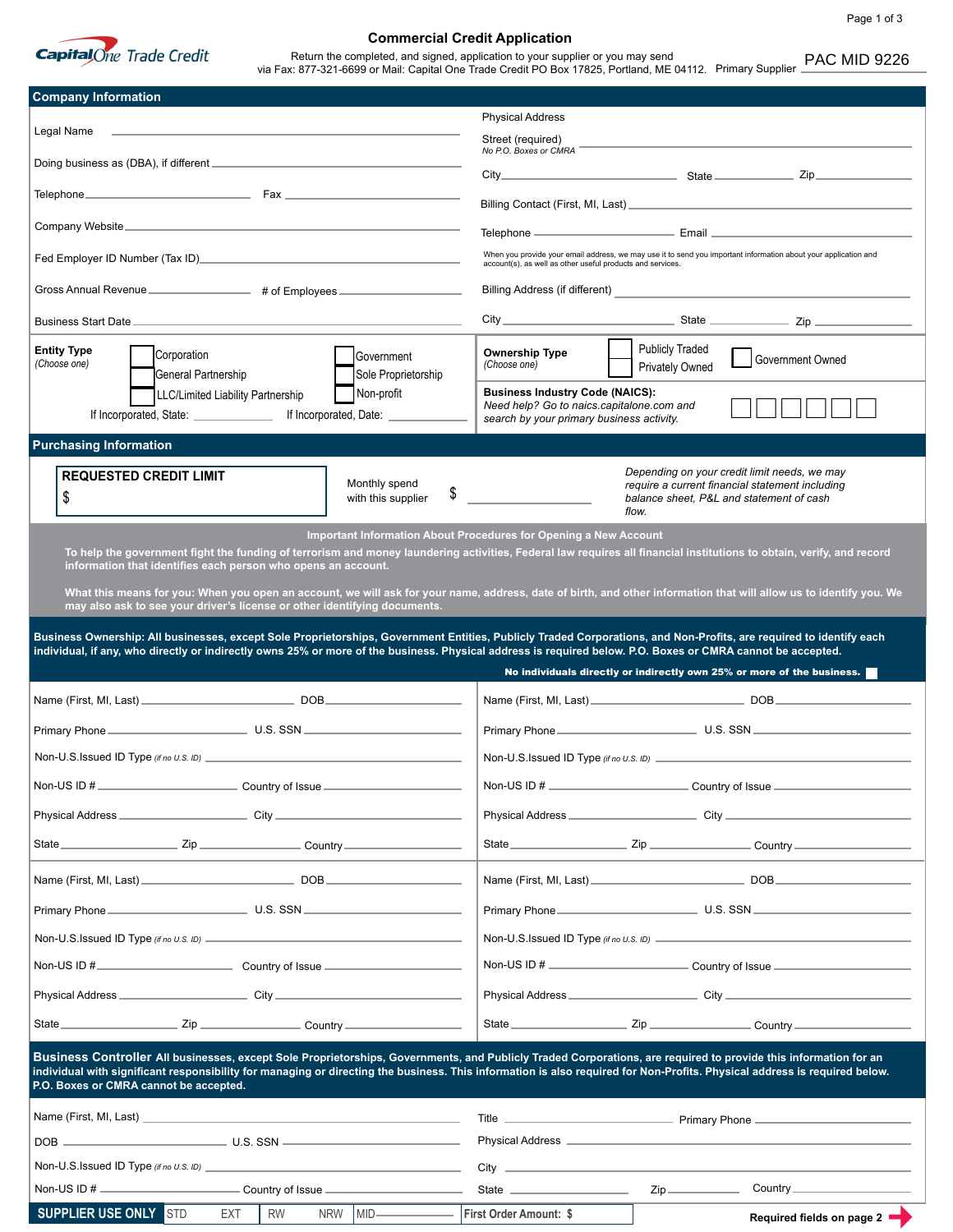**Company's Legal Name**

| <b>Authorized Purchasers (Optional)</b>                                                                                                                                                                                                                                                                                                                                                                                                                                                                                                                                                                                                                                                                                                                                                                                                                                                                                                                                                                                                                                                                                                            |                                                                                                                                 |                                                                                                                                                                                                                                                                                    |                               |  |
|----------------------------------------------------------------------------------------------------------------------------------------------------------------------------------------------------------------------------------------------------------------------------------------------------------------------------------------------------------------------------------------------------------------------------------------------------------------------------------------------------------------------------------------------------------------------------------------------------------------------------------------------------------------------------------------------------------------------------------------------------------------------------------------------------------------------------------------------------------------------------------------------------------------------------------------------------------------------------------------------------------------------------------------------------------------------------------------------------------------------------------------------------|---------------------------------------------------------------------------------------------------------------------------------|------------------------------------------------------------------------------------------------------------------------------------------------------------------------------------------------------------------------------------------------------------------------------------|-------------------------------|--|
|                                                                                                                                                                                                                                                                                                                                                                                                                                                                                                                                                                                                                                                                                                                                                                                                                                                                                                                                                                                                                                                                                                                                                    |                                                                                                                                 |                                                                                                                                                                                                                                                                                    |                               |  |
| Authorized Purchasers can be added, and transaction limits can be customized,<br>at any time at smartview.capitalone.com.                                                                                                                                                                                                                                                                                                                                                                                                                                                                                                                                                                                                                                                                                                                                                                                                                                                                                                                                                                                                                          |                                                                                                                                 |                                                                                                                                                                                                                                                                                    | Additional names are attached |  |
| <b>Parent Company (if applicable)</b>                                                                                                                                                                                                                                                                                                                                                                                                                                                                                                                                                                                                                                                                                                                                                                                                                                                                                                                                                                                                                                                                                                              |                                                                                                                                 | <b>Public Filings</b>                                                                                                                                                                                                                                                              |                               |  |
| Company's Legal Name                                                                                                                                                                                                                                                                                                                                                                                                                                                                                                                                                                                                                                                                                                                                                                                                                                                                                                                                                                                                                                                                                                                               |                                                                                                                                 | Has the Applicant, or any principals involved in the company,<br>Yes I<br>No                                                                                                                                                                                                       |                               |  |
|                                                                                                                                                                                                                                                                                                                                                                                                                                                                                                                                                                                                                                                                                                                                                                                                                                                                                                                                                                                                                                                                                                                                                    |                                                                                                                                 | ever filed for protection under bankruptcy laws?<br>If yes, please explain example and the state of the state of the state of the state of the state of the state of the state of the state of the state of the state of the state of the state of the state of the state of the s |                               |  |
|                                                                                                                                                                                                                                                                                                                                                                                                                                                                                                                                                                                                                                                                                                                                                                                                                                                                                                                                                                                                                                                                                                                                                    |                                                                                                                                 |                                                                                                                                                                                                                                                                                    |                               |  |
|                                                                                                                                                                                                                                                                                                                                                                                                                                                                                                                                                                                                                                                                                                                                                                                                                                                                                                                                                                                                                                                                                                                                                    |                                                                                                                                 |                                                                                                                                                                                                                                                                                    |                               |  |
| Bank References (include deposit accounts and loans/lines of credit, if applicable)                                                                                                                                                                                                                                                                                                                                                                                                                                                                                                                                                                                                                                                                                                                                                                                                                                                                                                                                                                                                                                                                |                                                                                                                                 |                                                                                                                                                                                                                                                                                    |                               |  |
|                                                                                                                                                                                                                                                                                                                                                                                                                                                                                                                                                                                                                                                                                                                                                                                                                                                                                                                                                                                                                                                                                                                                                    |                                                                                                                                 |                                                                                                                                                                                                                                                                                    |                               |  |
|                                                                                                                                                                                                                                                                                                                                                                                                                                                                                                                                                                                                                                                                                                                                                                                                                                                                                                                                                                                                                                                                                                                                                    |                                                                                                                                 |                                                                                                                                                                                                                                                                                    |                               |  |
|                                                                                                                                                                                                                                                                                                                                                                                                                                                                                                                                                                                                                                                                                                                                                                                                                                                                                                                                                                                                                                                                                                                                                    |                                                                                                                                 |                                                                                                                                                                                                                                                                                    |                               |  |
|                                                                                                                                                                                                                                                                                                                                                                                                                                                                                                                                                                                                                                                                                                                                                                                                                                                                                                                                                                                                                                                                                                                                                    |                                                                                                                                 |                                                                                                                                                                                                                                                                                    |                               |  |
| <b>Trade References</b>                                                                                                                                                                                                                                                                                                                                                                                                                                                                                                                                                                                                                                                                                                                                                                                                                                                                                                                                                                                                                                                                                                                            |                                                                                                                                 |                                                                                                                                                                                                                                                                                    |                               |  |
|                                                                                                                                                                                                                                                                                                                                                                                                                                                                                                                                                                                                                                                                                                                                                                                                                                                                                                                                                                                                                                                                                                                                                    |                                                                                                                                 |                                                                                                                                                                                                                                                                                    |                               |  |
|                                                                                                                                                                                                                                                                                                                                                                                                                                                                                                                                                                                                                                                                                                                                                                                                                                                                                                                                                                                                                                                                                                                                                    |                                                                                                                                 |                                                                                                                                                                                                                                                                                    |                               |  |
|                                                                                                                                                                                                                                                                                                                                                                                                                                                                                                                                                                                                                                                                                                                                                                                                                                                                                                                                                                                                                                                                                                                                                    |                                                                                                                                 |                                                                                                                                                                                                                                                                                    |                               |  |
|                                                                                                                                                                                                                                                                                                                                                                                                                                                                                                                                                                                                                                                                                                                                                                                                                                                                                                                                                                                                                                                                                                                                                    |                                                                                                                                 |                                                                                                                                                                                                                                                                                    |                               |  |
|                                                                                                                                                                                                                                                                                                                                                                                                                                                                                                                                                                                                                                                                                                                                                                                                                                                                                                                                                                                                                                                                                                                                                    |                                                                                                                                 |                                                                                                                                                                                                                                                                                    |                               |  |
|                                                                                                                                                                                                                                                                                                                                                                                                                                                                                                                                                                                                                                                                                                                                                                                                                                                                                                                                                                                                                                                                                                                                                    |                                                                                                                                 |                                                                                                                                                                                                                                                                                    |                               |  |
| Fax                                                                                                                                                                                                                                                                                                                                                                                                                                                                                                                                                                                                                                                                                                                                                                                                                                                                                                                                                                                                                                                                                                                                                | Email                                                                                                                           | Fax                                                                                                                                                                                                                                                                                | Email                         |  |
| City.                                                                                                                                                                                                                                                                                                                                                                                                                                                                                                                                                                                                                                                                                                                                                                                                                                                                                                                                                                                                                                                                                                                                              | State                                                                                                                           | $City_$                                                                                                                                                                                                                                                                            | State -                       |  |
|                                                                                                                                                                                                                                                                                                                                                                                                                                                                                                                                                                                                                                                                                                                                                                                                                                                                                                                                                                                                                                                                                                                                                    | PERSONAL GUARANTY(IES) Required for Sole Proprietorships, General Partnerships, and entities in business for less than 3 years. |                                                                                                                                                                                                                                                                                    |                               |  |
| In consideration of our financing purchases under any Account established pursuant to this application, the undersigned guarantor(s) (each, a "Guarantor") agrees to unconditionally and irrevocably personally guaranty the p<br>of all amounts due under the Agreement upon demand without requiring us to proceed first against the Applicant or any other person or entity liable on the Account. Guarantor expressly agrees that we may change the terms of<br>Agreement, including raising rates, fees or credit limits, adding locations where the Account may be used, or if we assign the Agreement. Guarantor waives any notices regarding the Agreement or this guaranty and also waive<br>suretyship defenses.                                                                                                                                                                                                                                                                                                                                                                                                                         |                                                                                                                                 |                                                                                                                                                                                                                                                                                    |                               |  |
| Guarantor authorizes BlueTarp Financial, a subsidiary of Capital One, N.A. to (a) utilize his/her personal credit by obtaining a personal credit report and/or making direct inquiries of businesses where Guarantor's account<br>maintained in considering this application and subsequently in connection with any Account: (b) periodically review and share information about the experiences or transactions with Guarantor with credit bureaus or other pa<br>may lawfully receive such information; and (c) in the event that this application is denied based upon information in a personal credit report of Guarantor, to report the reason for denial.                                                                                                                                                                                                                                                                                                                                                                                                                                                                                  |                                                                                                                                 |                                                                                                                                                                                                                                                                                    |                               |  |
| Name:                                                                                                                                                                                                                                                                                                                                                                                                                                                                                                                                                                                                                                                                                                                                                                                                                                                                                                                                                                                                                                                                                                                                              |                                                                                                                                 | Name:                                                                                                                                                                                                                                                                              |                               |  |
| SSN:                                                                                                                                                                                                                                                                                                                                                                                                                                                                                                                                                                                                                                                                                                                                                                                                                                                                                                                                                                                                                                                                                                                                               | DOB:                                                                                                                            | SSN:                                                                                                                                                                                                                                                                               | DOB:                          |  |
| Signature (as an individual):                                                                                                                                                                                                                                                                                                                                                                                                                                                                                                                                                                                                                                                                                                                                                                                                                                                                                                                                                                                                                                                                                                                      |                                                                                                                                 | Signature (as an individual):                                                                                                                                                                                                                                                      |                               |  |
| <b>REQUIRED AUTHORIZATION</b>                                                                                                                                                                                                                                                                                                                                                                                                                                                                                                                                                                                                                                                                                                                                                                                                                                                                                                                                                                                                                                                                                                                      |                                                                                                                                 |                                                                                                                                                                                                                                                                                    |                               |  |
| I hereby certify, to the best of my knowledge, that the information provided above is complete and correct. In the event that the requested credit is approved, Applicant agrees to be bound by the Agreement provided to Appl<br>with this application. Applicant authorizes us to obtain credit information from credit reporting agencies, references, participating program merchants and any other lawful sources in considering this application and subse<br>connection with any Account. We may also periodically review and share information about the experiences or transactions with Applicant with credit bureaus or other parties that may lawfully receive such information. The u<br>individual ("Undersigned") attests that (i) Applicant is a duly organized and validly existing entity in good standing in its jurisdiction of formation; (ii) the execution of this application has been duly authorized by al<br>Applicant; (iii) the Undersigned is authorized to execute this application on Applicant's behalf; (iv) the business is headquartered, based, legally formed, and incorporated and/or registered in the US. |                                                                                                                                 |                                                                                                                                                                                                                                                                                    |                               |  |
| Name:<br>Title:                                                                                                                                                                                                                                                                                                                                                                                                                                                                                                                                                                                                                                                                                                                                                                                                                                                                                                                                                                                                                                                                                                                                    |                                                                                                                                 |                                                                                                                                                                                                                                                                                    |                               |  |
| Signature:                                                                                                                                                                                                                                                                                                                                                                                                                                                                                                                                                                                                                                                                                                                                                                                                                                                                                                                                                                                                                                                                                                                                         |                                                                                                                                 | Date:                                                                                                                                                                                                                                                                              |                               |  |